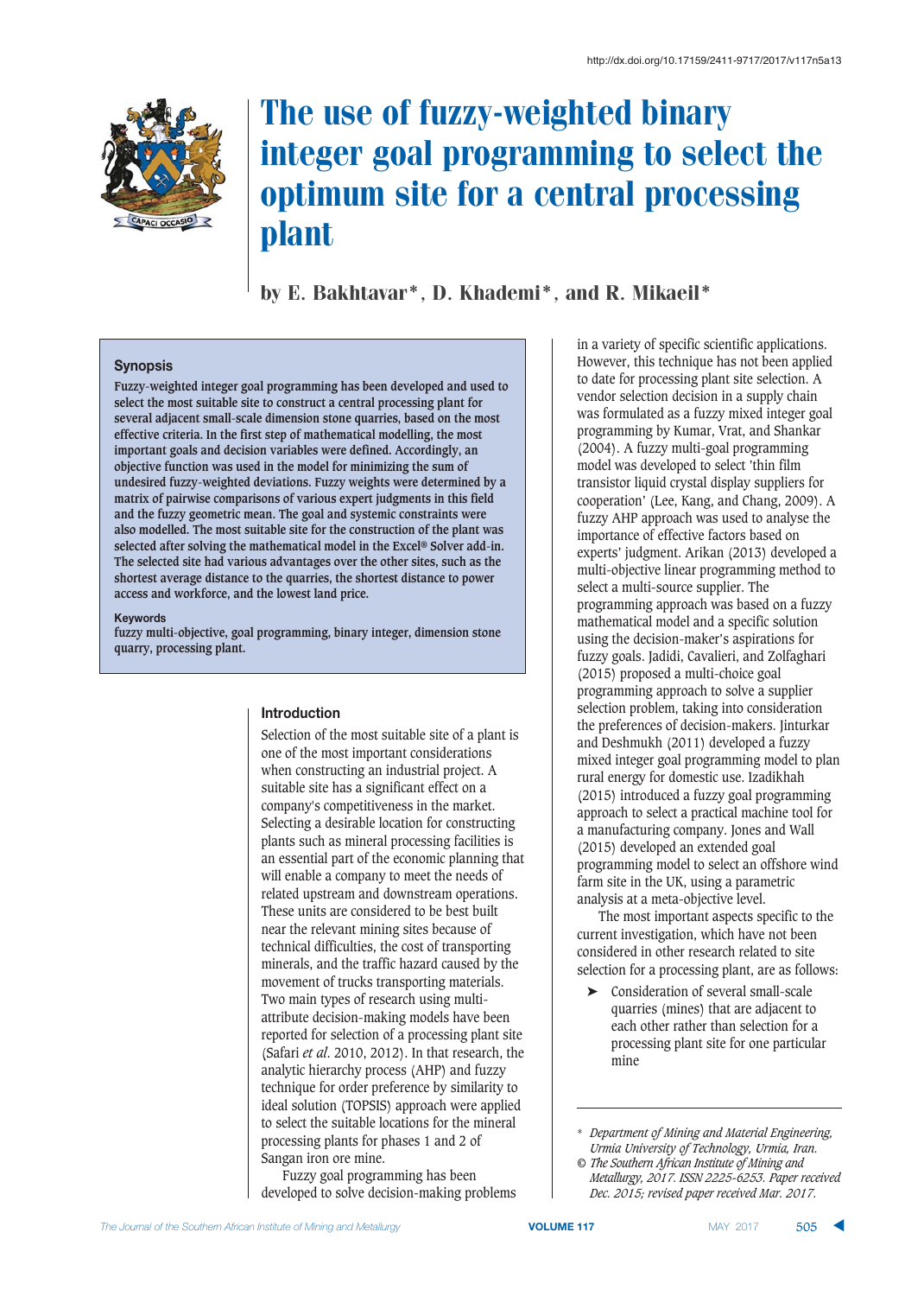- $\blacktriangleright$  Selection of a site for a dimension stone processing plant. The decision-making process for selecting a plant site for a dimension stone quarry are completely different from those for a metal mine
- ➤ A multi-objective mathematical goal programming model with fuzzy weights was developed in the objective function and binary integer decision variables.

Due to the large number of dimension stone quarries in the West Azerbaijan province of Iran and their importance, there is a need to solve a more complex problem. This paper proposes an integrated multi-attribute and multi-objective model to select the most suitable site for a processing plant in all cases where there are several adjacent small-scale dimension stone quarries.

#### **Material and methods**

Selection of the most suitable site to construct a processing plant for several adjacent dimensional small-scale stone quarries has a multi-objective nature, and as such, goal programming is used for base modelling. Also, the objective here is to select one alternative among others, indicating the necessity of using (0-1) binary integer variables, in which the value of 'one' signifies selection of an alternative, and 'zero' signifies rejection. Each of the criteria (goals) has different importance, so each should be assigned a different weight. The following criteria are considered in order to identify the most suitable site for construction of a dimensional stone processing plant:

- ➤ Depth of groundwater
- ➤ Distance to high-voltage power source
- $\triangleright$  Distance to urban gas supply
- ➤ Average distance of the quarries from the alternative plant sites
- ➤ Distance to the point of consumption and processed stone markets
- ➤ Closest distance to local labour
- ➤ Topography
- ► Land price.

The fuzzy-weighted geometric mean of pairwise comparisons from different experts can be used to apply real conditions that are often uncertain and fuzzy in nature. Hence, the proposed approach is termed *fuzzy-weighted binary integer goal programming* and is, in fact, a developed version of the goal programming model. Firstly, we examine the steps and nature of the proposed approach, using a mining region that includes four small-scale travertine dimension stone quarries. The most important criteria and related effective goals on theoretical problem-solving are then expressed. In the next step, taking into account the degree of importance and the effectiveness of each goal in selecting the most desired alternative, the method of the fuzzy-weighted geometric mean from pairwise comparisons from different experts is used. After defining both types of systemic and goal variables, the fuzzy objective function and the related constraints are modelled mathematically.

#### **Studied sites and quarries**

Three sites were pre-selected for the study to find the most suitable site for a plant to process the stone extracted from

▲ 506 MAY 2017 four adjacent small-scale travertine quarries within the city limits of Takab, located in Western Iran. The names of the quarries and the distance of each from the studied sites are listed in Table I.

The first alternative plant site is near the village of Bashbarat and the road of Shahindezh-Takab in close proximity to the city of Takab. The second alternative is located about 2 km from the village of Chapli towards Shahindezh. The third alternative is located about 3 km from the village of Chapli towards Shahindezh. Photographs of the quarries are given in Figure 1.

#### *Table I*

#### **Distances of alternative plant sites from the**  $quarries$

|                                     |        | Average     |        |                  |          |  |  |
|-------------------------------------|--------|-------------|--------|------------------|----------|--|--|
|                                     | Chapli | Chapli<br>2 | Chapli | <b>Bashbarat</b> | distance |  |  |
| Distance from<br>alternative 1 (km) | 8.5    | 5.1         | 10.45  | 1.81             | 6.465    |  |  |
| Distance from<br>alternative 2 (km) | 7.43   | 4.97        | 2.95   | 7.48             | 5.707    |  |  |
| Distance from<br>alternative 3 (km) | 8.48   | 6.29        | 2.04   | 8.72             | 6.382    |  |  |



**Figure 1-The four small-scale dimension stone quarries** 

*Table II*

#### Values of the most important criteria at each plant  $site$

| <b>Alternative</b> |       |       |  |  |  |  |  |
|--------------------|-------|-------|--|--|--|--|--|
| 1                  | 2     | 3     |  |  |  |  |  |
| 50                 | 45    | 40    |  |  |  |  |  |
|                    |       |       |  |  |  |  |  |
| 8.67               | 2 12  | 3.17  |  |  |  |  |  |
| 19.51              | 25.94 | 28.07 |  |  |  |  |  |
|                    |       |       |  |  |  |  |  |
| 6.465              | 5.707 | 6.382 |  |  |  |  |  |
|                    |       |       |  |  |  |  |  |
| 19.51              | 25.94 | 28.07 |  |  |  |  |  |
| 8.67               | 2 12  | 3.17  |  |  |  |  |  |
| 5                  | 2     | 4     |  |  |  |  |  |
| 100                | 40    | 70    |  |  |  |  |  |
|                    |       |       |  |  |  |  |  |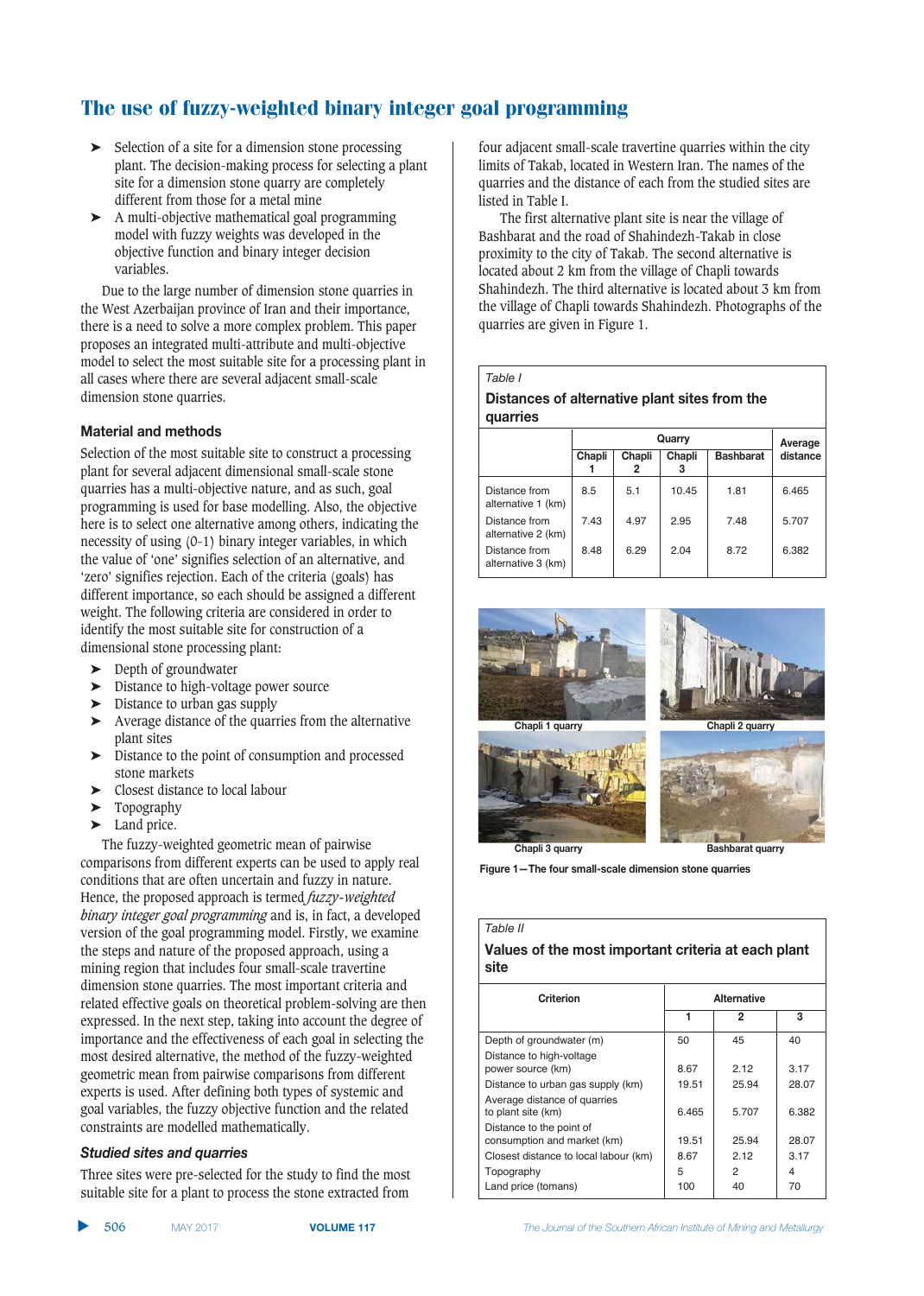

#### **Goals**

Table II summarizes the most important criteria and the related data based on the three considered alternatives. The topography criterion is initially evaluated by a qualitative scale, then by using the quantitative scale shown in Figure 2.

According to the criteria in Table II, the goals considered in the case study are as follows:

- ➤ *Goal 1:* Maximum distance between the plant site and the quarries. The maximum distance for the case study is 5 km
- ➤ *Goal 2:* Maximum distance between the plant site and the point of consumption (sales market). The maximum distance for the case study is 20 km
- ➤ *Goal 3*: Maximum distance between the plant site and high-voltage power source. The maximum distance for the case study is 1 km
- ➤ *Goal 4*: Maximum distance between the plant site and the workforce. This maximum distance for the case study is 4 km
- ➤ *Goal 5:* Maximum depth to access groundwater. In the study region, the cost of drilling is approximately doubled at depths of over 45 m. Therefore, the maximum depth is considered to be 45 m
- ➤ *Goal 6:* According the classification for topography (Figure 2), the desirable topography is in the category 'good'
- ➤ *Goal 7:* A maximum cost should be assigned to acquiring the land for the plant site. Regarding the initial investment limitation and conditions in the region, the maximum land price is 70 million tomans (\$21 000)
- ➤ *Goal 8:* Maximum distance between the plant site and gas supply. This maximum distance for the case study is 10 km.

#### Determining weights for goals

*Table III*

First, a qualitative questionnaire was prepared and completed by 12 experts in the field to determine the weights of the goals. Pairwise comparison matrices composed of triangular fuzzy numbers are formed using information collected from the completed questionnaires and regarding a common fuzzy scale. An example of a fuzzy triangular pairwise comparison

matrix resulting from the judgments of experts is given in Table III.

In the next step, the weighted geometric mean method, which was introduced by Aczel and Saaty (1983) as the best method for the aggregation of individual judgments, is developed to apply in the fuzzy form according to Equations [1] and [2]. Each goal's fuzzy weight is determined using Equations [1] to [3]. First, the fuzzy triangular geometric mean weight of criterion (goal) *i* in comparison with criterion *j* based on the judgments by all experts is determined using Equation [1]. Then, Equations [2] and [3] are used to determine the fuzzy triangular geometric weight of each goal. Finally, the fuzzy triangular geometric weights are defuzzified using Equation [4] as the centre of area defuzzification method to obtain crisp weights; the results are given in Table IV.

$$
\widetilde{w}_{i,j} = \left(\prod_{k=1}^{K} \widetilde{w}_{i,j}^k\right)^{\frac{1}{K}}
$$
 [1]

$$
\widetilde{w}_i = \left(\prod_{j=1}^n \widetilde{w}_{i,j}\right)^{\gamma_n} \quad \forall i = (1,2,\dots,m) \tag{2}
$$

$$
\widetilde{W}_i = \frac{\widetilde{W}_i}{\sum_{i=1}^m \widetilde{W}_i}
$$
 [3]

$$
W_i = \frac{(u_i - l_i) + (m_i - l_i)}{3} + l_i
$$
 [4]

where

- $\tilde{w}_{i,j}$  is the fuzzy triangular geometric mean weight of criterion (goal) *i* in comparison with *j* based on the judgments by all experts
- $\widetilde{w}_i^k$ is the fuzzy triangular weight of criterion (goal) *i* in comparison with *j* based on the judgment of *k*th expert *K* is the number of experts
- 
- *w ~ <sup>i</sup>* is the fuzzy triangular geometric mean weight of *i*th goal
- *W ~ <sup>i</sup>* is the fuzzy triangular geometric weight of *i*th goal; it is defined as  $(l_i, m_i, u_i)$
- *Wi* is the crisp weight of *i*th goal
- *li* is the lower point of the fuzzy triangular weight of *i*th goal
- *mi* is the middle point of the fuzzy triangular weight of *i*th goal
- $u_i$  is the upper point of the fuzzy triangular weight of *i*th goal

|                | , university                                                                          |     |     |                |     |     |     |     |     |                |     |                |     |     |     |     |     |     |     |     |     |     |     |     |
|----------------|---------------------------------------------------------------------------------------|-----|-----|----------------|-----|-----|-----|-----|-----|----------------|-----|----------------|-----|-----|-----|-----|-----|-----|-----|-----|-----|-----|-----|-----|
|                | An example triangular fuzzy pairwise comparison matrix resulting from expert judgment |     |     |                |     |     |     |     |     |                |     |                |     |     |     |     |     |     |     |     |     |     |     |     |
|                | G1                                                                                    |     |     | G <sub>2</sub> |     | G3  |     | G4  |     | G <sub>5</sub> |     | G <sub>6</sub> |     |     | G7  |     |     | G8  |     |     |     |     |     |     |
| G <sub>1</sub> | 1.0                                                                                   | 1.0 | 1.0 | 0.3            | 0.5 | 1.0 | 3.0 | 4.0 | 5.0 | 0.2            | 0.3 | 0.3            | 0.2 | 0.3 | 0.3 | 0.3 | 0.5 | 1.0 | 1.0 | 1.0 | 1.0 | 1.0 | 2.0 | 3.0 |
| G <sub>2</sub> | 1.0                                                                                   | 2.0 | 3.0 | 1.0            | 1.0 | 1.0 | 5.0 | 6.0 | 7.0 | 0.3            | 0.5 | 1.0            | 0.3 | 0.5 | 1.0 | 1.0 | 1.0 | 1.0 | 1.0 | 2.0 | 3.0 | 3.0 | 4.0 | 5.0 |
| G <sub>3</sub> | 0.2                                                                                   | 0.3 | 0.3 | 0.1            | 0.2 | 0.2 | 1.0 | 1.0 | 1.0 | 0.1            | 0.1 | 0.1            | 0.1 | 0.1 | 0.1 | 0.1 | 0.2 | 0.2 | 0.2 | 0.3 | 0.3 | 0.3 | 0.5 | 1.0 |
| G <sub>4</sub> | 3.0                                                                                   | 4.0 | 5.0 | 1.0            | 2.0 | 3.0 | 7.0 | 8.0 | 9.0 | 1.0            | 1.0 | 1.0            | 1.0 | 1.0 | 1.0 | 1.0 | 2.0 | 3.0 | 3.0 | 4.0 | 5.0 | 5.0 | 6.0 | 7.0 |
| G <sub>5</sub> | 3.0                                                                                   | 4.0 | 5.0 | 1.0            | 2.0 | 3.0 | 7.0 | 8.0 | 9.0 | 1.0            | 1.0 | 1.0            | 1.0 | 1.0 | 1.0 | 1.0 | 2.0 | 3.0 | 3.0 | 4.0 | 5.0 | 5.0 | 6.0 | 7.0 |
| G <sub>6</sub> | 1.0                                                                                   | 2.0 | 3.0 | 1.0            | 1.0 | 1.0 | 5.0 | 6.0 | 7.0 | 0.3            | 0.5 | 1.0            | 0.3 | 0.5 | 1.0 | 1.0 | 1.0 | 1.0 | 1.0 | 2.0 | 3.0 | 3.0 | 4.0 | 5.0 |
| G7             | 1.0                                                                                   | 1.0 | 1.0 | 0.3            | 0.5 | 1.0 | 3.0 | 4.0 | 5.0 | 0.2            | 0.3 | 0.3            | 0.2 | 0.3 | 0.3 | 0.3 | 0.5 | 1.0 | 1.0 | 1.0 | 1.0 | 1.0 | 2.0 | 3.0 |
| G <sub>8</sub> | 0.3                                                                                   | 0.5 | 1.0 | 0.2            | 0.3 | 0.3 | 1.0 | 2.0 | 3.0 | 0.1            | 0.2 | 0.2            | 0.1 | 0.2 | 0.2 | 0.2 | 0.3 | 0.3 | 0.3 | 0.5 | 1.0 | 1.0 | 1.0 | 1.0 |

 **VOLUME 117** -

507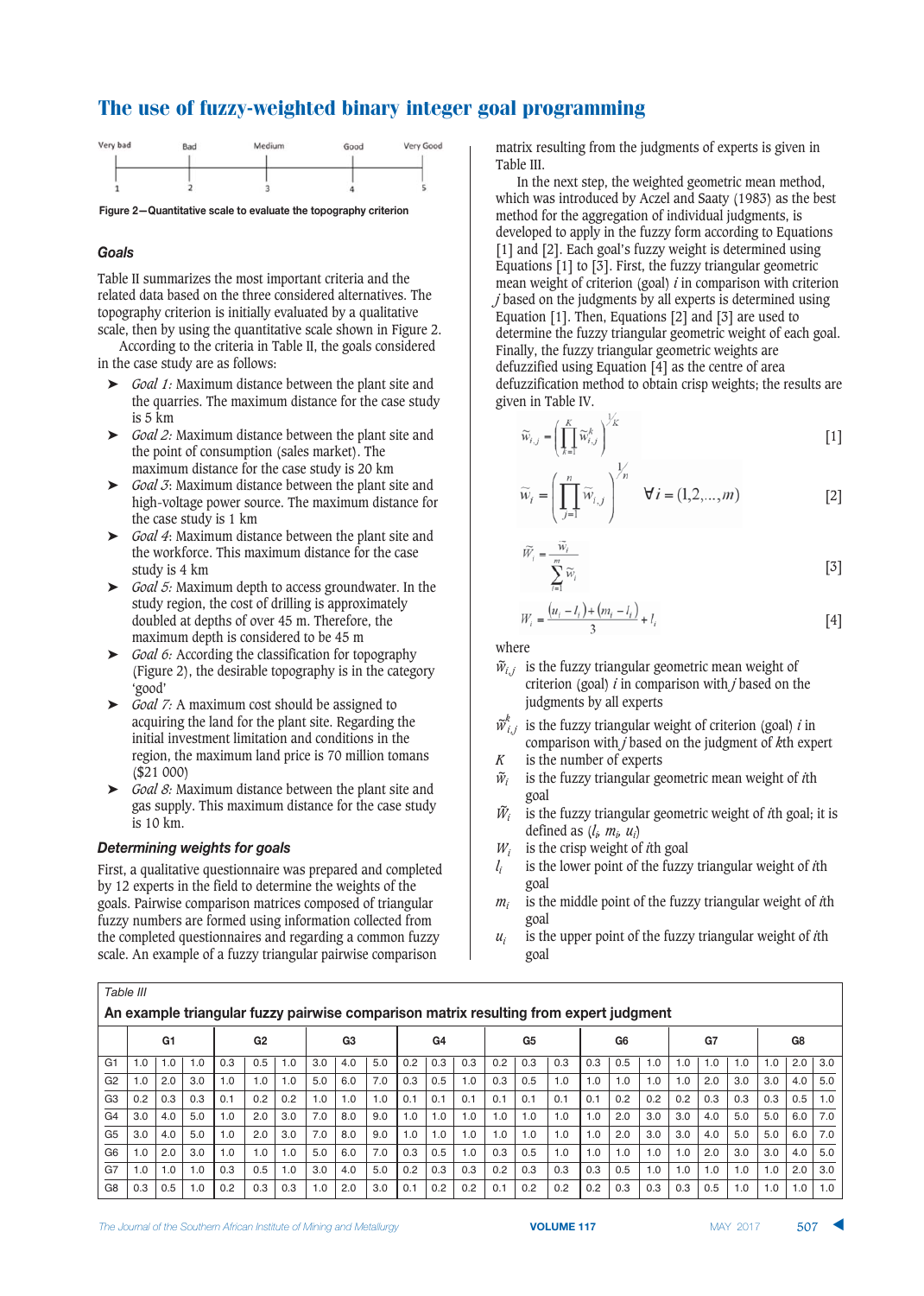| Table IV                                                               |                       |              |  |  |  |  |  |  |  |  |
|------------------------------------------------------------------------|-----------------------|--------------|--|--|--|--|--|--|--|--|
| <b>Fuzzy and crisp weights using weighted geometric</b><br>mean method |                       |              |  |  |  |  |  |  |  |  |
| Goal                                                                   | <b>Fuzzy weight</b>   | Crisp weight |  |  |  |  |  |  |  |  |
| G1                                                                     | (0.042, 0.073, 0.135) | 0.083        |  |  |  |  |  |  |  |  |
| G <sub>2</sub>                                                         | (0.078, 0.14, 0.259)  | 0.159        |  |  |  |  |  |  |  |  |
| G3                                                                     | (0.015, 0.023, 0.039) | 0.026        |  |  |  |  |  |  |  |  |
| G4                                                                     | (0.149.0.257.0.417)   | 0.274        |  |  |  |  |  |  |  |  |
| G5                                                                     | (0.149.0.257.0.417)   | 0.274        |  |  |  |  |  |  |  |  |
| G6                                                                     | (0.078, 0.14, 0.259)  | 0.159        |  |  |  |  |  |  |  |  |
| G7                                                                     | (0.042, 0.073, 0.135) | 0.083        |  |  |  |  |  |  |  |  |
| G8                                                                     | (0.023, 0.039, 0.074) | 0.045        |  |  |  |  |  |  |  |  |

#### Definition of systemic and goal decision variables

The first step of mathematical modelling and formulating a mathematical model is to define the decision variables that form the base of the mathematical programming. The nature of programming for this investigation is a little different because it is multi-objective and based on goal binary integer programming, in that a series of goal variables should be defined in addition to systemic decision variables, which in fact indicate amounts of desirable and undesirable deviations from the goals. Goal variables (desirable and undesirable deviations  $(d_i^-, d_i^+)$ , where *i* is an index for the goals), unlike systemic variables (*xj* , where *j* is the index for the alternatives) that have the nature of zero and unity are both in the objective function and the constraints. In fact, the objective function is only based on goal variables (undesirable deviations) and goal constraints are modelled using all systemic and goal variables. Systemic and goal variables used in this case study are as follows:

$$
x_j \in \{0, 1\}, \quad \forall j = (1, 2, 3)
$$
  

$$
d_i^-, d_i^+ \ge 0, \quad \forall i = (1, 2, ..., 8)
$$

#### 

The general mathematical expression of the objective function in the developed approach is according to Equation [5]. It indicates minimization of the sum of undesirable deviations from different goals by considering the degree of importance and affecting the weight of each. The objective function is modelled as Equation [6] by considering the effect of the fuzzy weights for each of the goals. The goal constraints are expressed as Equations [8] to [15] based on Equation [7] and using the data summarized in Table II. The only systemic constraint is modelled as Equation [16].

$$
(Min) Z = \sum_{i=1}^{m} W_{N_i} \cdot d_i \qquad \forall d_i = (d_i^- \text{ or } d_i^+)
$$
  
\n
$$
(Min) Z = W_{N1} \cdot d_1^+ + W_{N2} \cdot d_2^+ + \dots + W_{N6} \cdot d_6^- + W_{N7} \cdot d_7^+ + W_{N8} \cdot d_8^+ \Rightarrow [5]
$$
  
\n
$$
(Min) Z = \left(\frac{0.274}{5}\right) \cdot d_1^+ + \left(\frac{0.274}{20}\right) \cdot d_2^+ + \left(\frac{0.159}{1}\right) \cdot d_3^+ + \left(\frac{0.159}{4}\right) \cdot d_4^+
$$
  
\n
$$
+ \left(\frac{0.083}{45}\right) \cdot d_5^+ + \left(\frac{0.083}{4}\right) \cdot d_6^- + \left(\frac{0.045}{70}\right) \cdot d_7^+ + \left(\frac{0.026}{10}\right) \cdot d_8^+ \Rightarrow
$$
  
\n
$$
(Min) Z = 0.0548 \cdot d_1^+ + 0.0137 \cdot d_2^+ + 0.159 \cdot d_3^+ + 0.0398 \cdot d_4^+
$$
  
\n
$$
+ 0.0018 \cdot d_4^+ + 0.0208 \cdot d_7^- + 0.0006 \cdot d_7^+ + 0.0026 \cdot d_7^+
$$
  
\n
$$
+ 0.0018 \cdot d_4^+ + 0.0208 \cdot d_7^- + 0.0006 \cdot d_7^+ + 0.0026 \cdot d_7^+
$$

$$
\sum_{j=1}^{n} c_j \cdot x_j + d_i^- - d_i^+ = b_i \qquad \forall i = (1, 2, ..., m)
$$
 [7]

$$
6.46x_1 + 5.7x_2 + 6.38x_3 + d_1^- - d_1^+ = 5
$$
 [8]

$$
19.51x_1 + 25.94x_2 + 28.07x_3 + d_2^ - - d_2^ + = 20
$$
 [9]

$$
8.67x_1 + 2.12x_2 + 3.17x_3 + d_3^- - d_3^+ = 1
$$
 [10]

$$
8.67x_1 + 2.12x_2 + 3.17x_3 + d_4^- - d_4^+ = 4
$$
 [11]

$$
50x_1 + 45x_2 + 40x_3 + d_5 - d_5^+ = 45
$$
 [12]

$$
5x_1 + 2x_2 + 4x_3 + d_6^- - d_6^+ = 4
$$
 [13]

$$
100x_1 + 40x_2 + 70x_3 + d_7^- - d_7^+ = 70 \tag{14}
$$

$$
19.51x_1 + 25.94x_2 + 28.07x_3 + d_8 - d_8^+ = 10
$$
 [15]

$$
x_1 + x_2 + x_3 = 1
$$
  

$$
x_j \in \{0, 1\}, \quad j = (1, 2, 3) \qquad d_i^-, d_i^+ \ge 0, \quad i = (1, 2, \dots, 8) \quad [16]
$$

#### **Results and discussion**

In this section, the model formulated as Equations [5] to [16] is used to select the most suitable processing plant site from the three pre-selected sites. The model was solved using Excel® Solver on a computer with a 2.4 GHz processor and 4 GB RAM. The results, including both deviational and systemic decision variables as well as achievement values of goals, are presented in Table V.

According to the results given in Table V and the software output (Figure 3), the second alternative is the most suitable site. The second site is closer to the quarries, the high-voltage power source, and workforce, although it has only a moderate access level to groundwater and a moderate distance to the market and gas supply. Furthermore, it is more desirable than other sites on the basis of topography and land price. The first alternative (site) is well positioned in terms of distance to the market and gas supply, but in other aspects it is less desirable. The third alternative has only the best access to water.

The resulting deviational values for the four goals 1, 2, 3, and 8 are 0.7, 5.9, 1.1, and 15.9, respectively. However, other deviational values for goals 4, 5, 6, and 7 were zero. It is worth noting that only undesirable goal variables 1, 2, 3, and 8 influence the total value of the objective function (0.3393). As observed, goals 4, 5, 6, and 7 are satisfied by the exact upper bound values of 4, 45, 4, and 70, respectively; without any deviation. On the other hand, goals 1, 2, 3, and 8 have been satisfied through the values

508 -

▲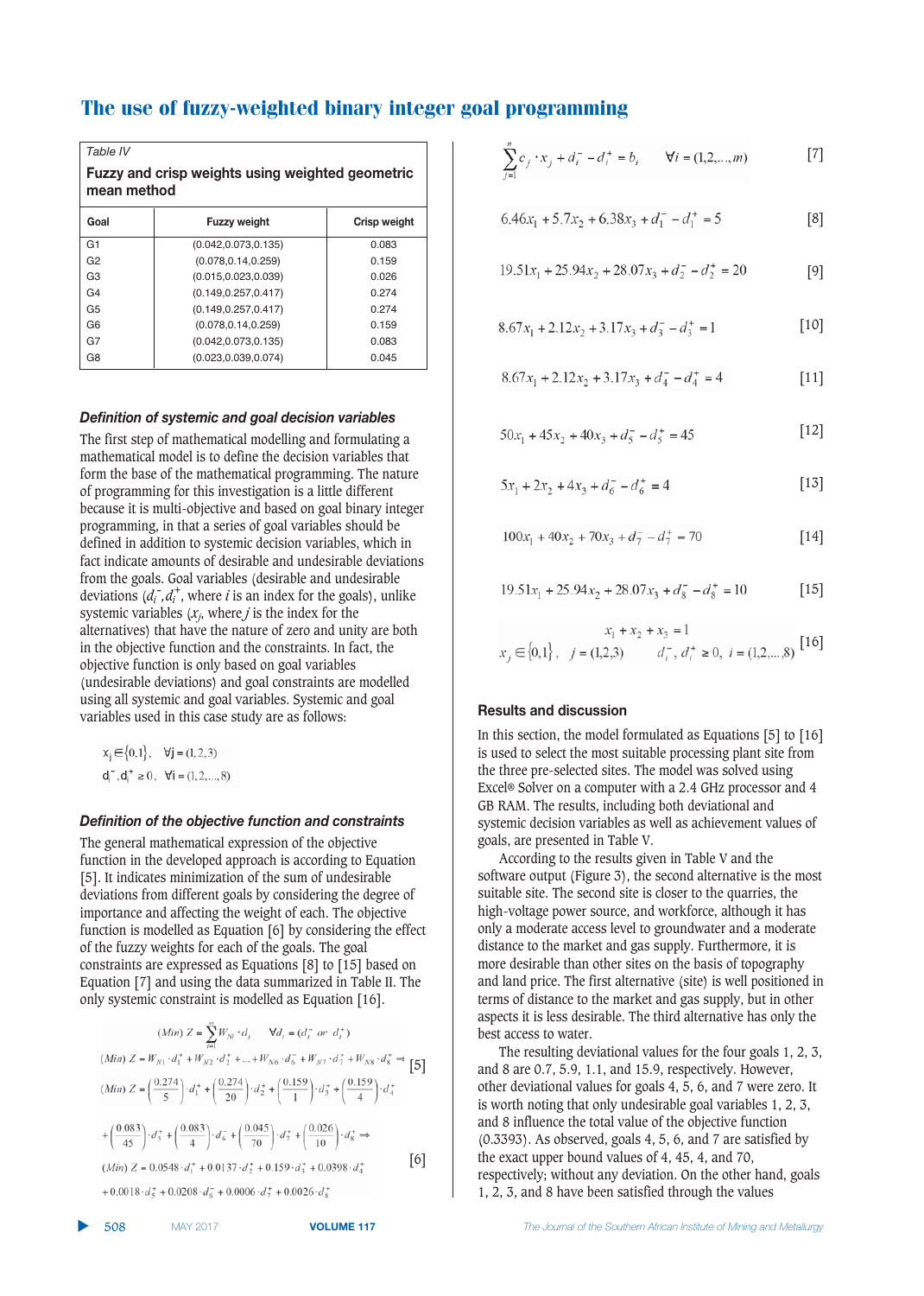|                | Table V                                                                          |                |          |                    |                                   |                    |                    |                    |                    |                    |       |                    |                    |          |          |                    |                    |                    |          |        |              |
|----------------|----------------------------------------------------------------------------------|----------------|----------|--------------------|-----------------------------------|--------------------|--------------------|--------------------|--------------------|--------------------|-------|--------------------|--------------------|----------|----------|--------------------|--------------------|--------------------|----------|--------|--------------|
|                | Excel <sup>®</sup> Solver output for the case study based on the developed model |                |          |                    |                                   |                    |                    |                    |                    |                    |       |                    |                    |          |          |                    |                    |                    |          |        |              |
|                | $X_1$                                                                            | $x_2$          | $x_3$    | $d_1$ <sup>+</sup> | $\overline{\phantom{a}}$<br>$d_1$ | $d_2$ <sup>+</sup> | $d_2$ <sup>-</sup> | $d_3$ <sup>+</sup> | $d_3$ <sup>-</sup> | $d_4$ <sup>+</sup> | $d_4$ | $d_5$ <sup>+</sup> | $d_5$ <sup>-</sup> | $d_6^+$  | $d_6$    | $d_7$ <sup>+</sup> | $d_7$ <sup>-</sup> | $d_8$ <sup>+</sup> | $d_8$    | Total  | <b>Bound</b> |
| <b>DV</b>      | $\Omega$                                                                         | $\overline{1}$ | $\Omega$ | 0.7                | 0.0                               | 5.9                | 0.0                | 1.1                | 0.0                | 0.0                | 1.9   | 0.0                | 0.0                | 2.0      | 0.0      | 0.0                | 30.0               | 15.9               | 0.0      |        |              |
| OF             | 0                                                                                | $\Omega$       | 0        | 0.0548             | $\mathbf 0$                       | 0.0137             | $\mathbf 0$        | 0.159              | 0                  | 0.0398             | 0     | 0.0018             | $\Omega$           | $\Omega$ | 0.0208   | 0.0006             | 0                  | 0.0026             | 0        | 0.3393 |              |
| <b>OC</b>      |                                                                                  | $\overline{1}$ |          | $\Omega$           | $\Omega$                          | 0                  | $\Omega$           | $\Omega$           | $\Omega$           | $\Omega$           | 0     | $\Omega$           | $\Omega$           | $\Omega$ | 0        | 0                  | 0                  | $\Omega$           | $\Omega$ |        |              |
| G <sub>1</sub> | 6.46                                                                             | 5.70           | 6.38     | $-1$               |                                   | 0                  | $\Omega$           | $\Omega$           | $\Omega$           | $\Omega$           | 0     | $\Omega$           | $\Omega$           | $\Omega$ | $\Omega$ | $\Omega$           | $\Omega$           | $\Omega$           | $\Omega$ | 5      | 5            |
| G <sub>2</sub> | 19.51                                                                            | 25.94          | 28.07    | $\Omega$           | $\Omega$                          | $-1$               |                    | $\Omega$           | $\Omega$           | $\Omega$           | 0     | $\Omega$           | $\Omega$           | $\Omega$ | $\Omega$ | 0                  | 0                  | $\Omega$           | $\Omega$ | 20     | 20           |
| G <sub>3</sub> | 8.67                                                                             | 2.12           | 3.17     | $\Omega$           | $\Omega$                          | 0                  | $\Omega$           | $-1$               |                    | $\Omega$           | 0     | $\Omega$           | $\Omega$           | $\Omega$ | $\Omega$ | 0                  | 0                  | $\Omega$           | $\Omega$ |        |              |
| G <sub>4</sub> | 8.67                                                                             | 2.12           | 3.17     | $\Omega$           | $\Omega$                          | 0                  | $\Omega$           | $\Omega$           | $\Omega$           | $-1$               |       | $\Omega$           | $\Omega$           | $\Omega$ | $\Omega$ | 0                  | 0                  | $\Omega$           | $\Omega$ | 4      | 4            |
| G <sub>5</sub> | 50                                                                               | 45             | 40       | $\Omega$           | $\Omega$                          | 0                  | $\Omega$           | 0                  | $\Omega$           | $\Omega$           | 0     | $-1$               | и                  | $\Omega$ | $\Omega$ | $\Omega$           | 0                  | $\Omega$           | 0        | 45     | 45           |
| G <sub>6</sub> | 5                                                                                | 2              | 4        | $\Omega$           | $\Omega$                          | $\Omega$           | $\Omega$           | $\Omega$           | $\Omega$           | $\Omega$           | 0     | $\Omega$           | $\Omega$           |          | $-1$     | 0                  | 0                  | $\Omega$           | $\Omega$ | 4      | 4            |
| G7             | 100                                                                              | 40             | 70       | $\Omega$           | $\Omega$                          | 0                  | $\Omega$           | $\Omega$           | $\Omega$           | $\Omega$           | 0     | $\Omega$           | $\Omega$           | $\Omega$ | $\Omega$ | $-1$               |                    | $\Omega$           | $\Omega$ | 70     | 70           |
| G <sub>8</sub> | 19.51                                                                            | 25.94          | 28.07    | 0                  | 0                                 | 0                  | $\Omega$           | 0                  | $\Omega$           | 0                  | 0     | $\mathbf 0$        | $\mathbf{0}$       | $\Omega$ | $\Omega$ | 0                  | 0                  | $-1$               |          | 10     | 10           |

DV=decision variables; OF=objective function; OC=one choice

| Microsoft Excel 15.0 Answer Report                                                        |                                                       |                                  |                |                    |               |  |  |  |  |  |  |  |
|-------------------------------------------------------------------------------------------|-------------------------------------------------------|----------------------------------|----------------|--------------------|---------------|--|--|--|--|--|--|--|
| Worksheet: [94-03-13-Solver-GP-Modified.xlsx] Sheet 1                                     |                                                       |                                  |                |                    |               |  |  |  |  |  |  |  |
| Report Created: 6/4/2015 3:09:33 AM                                                       |                                                       |                                  |                |                    |               |  |  |  |  |  |  |  |
| Result: Solver found a solution. All Constraints and optimality conditions are satisfied. |                                                       |                                  |                |                    |               |  |  |  |  |  |  |  |
| Solver Engine                                                                             |                                                       |                                  |                |                    |               |  |  |  |  |  |  |  |
| Engine: Simplex LP<br>Solution Time: 0.031 Seconds.<br>Iterations: 15 Subproblems: 0      |                                                       |                                  |                |                    |               |  |  |  |  |  |  |  |
|                                                                                           | Objective Cell (Min)                                  |                                  |                |                    |               |  |  |  |  |  |  |  |
|                                                                                           | Cell                                                  | Name                             | Original Value | <b>Final Value</b> |               |  |  |  |  |  |  |  |
|                                                                                           | SUS3<br>Objective Function totals<br>0.0000<br>0.3393 |                                  |                |                    |               |  |  |  |  |  |  |  |
|                                                                                           | Variable Cells                                        |                                  |                |                    |               |  |  |  |  |  |  |  |
|                                                                                           | Cell                                                  | Name                             | Original Value | <b>Final Value</b> | Integer       |  |  |  |  |  |  |  |
|                                                                                           | SBS <sub>2</sub>                                      | x 1                              | $\mathbf{0}$   | $\mathbf{0}$       | Binary        |  |  |  |  |  |  |  |
|                                                                                           | SCS <sub>2</sub>                                      | x2                               | $\mathbf{0}$   | 1                  | Binary        |  |  |  |  |  |  |  |
|                                                                                           | SDS <sub>2</sub>                                      | x3                               | 0              | 0                  | Binary        |  |  |  |  |  |  |  |
|                                                                                           | SES <sub>2</sub>                                      | b1                               | 0.0            | 0.7                | Contin        |  |  |  |  |  |  |  |
|                                                                                           | SFS <sub>2</sub>                                      | d1                               | 0.0            | 0.0                | Contin        |  |  |  |  |  |  |  |
|                                                                                           | SGS2                                                  | b2                               | 0.0            | 5.9                | Contin        |  |  |  |  |  |  |  |
|                                                                                           | SHS <sub>2</sub>                                      | d2                               | 0.0            | 0.0                | Contin        |  |  |  |  |  |  |  |
|                                                                                           | SIS <sub>2</sub>                                      | b3                               | 0.0            | 1.1                | Contin        |  |  |  |  |  |  |  |
|                                                                                           | SJS2                                                  | d3                               | 0.0            | 0.0                | Contin        |  |  |  |  |  |  |  |
|                                                                                           | SKS2                                                  | b4                               | 0.0            | 0.0                | Contin        |  |  |  |  |  |  |  |
|                                                                                           | SLS <sub>2</sub>                                      | d4                               | 0.0            | 1.9                | Contin        |  |  |  |  |  |  |  |
|                                                                                           | SMS2                                                  | b5                               | 0.0            | 0.0                | Contin        |  |  |  |  |  |  |  |
|                                                                                           | SNS <sub>2</sub>                                      | d5                               | 0.0            | 0.0                | Contin        |  |  |  |  |  |  |  |
|                                                                                           | SOS <sub>2</sub>                                      | b6                               | 0.0            | 2.0                | Contin        |  |  |  |  |  |  |  |
|                                                                                           | SPS2                                                  | d6                               | 0.0            | 0.0                | Contin        |  |  |  |  |  |  |  |
|                                                                                           | SQS <sub>2</sub>                                      | b7                               | 0.0            | 0.0                | Contin        |  |  |  |  |  |  |  |
|                                                                                           | SRS2                                                  | d7                               | 0.0            | 30.0               | Contin        |  |  |  |  |  |  |  |
|                                                                                           | SSS <sub>2</sub>                                      | b8                               | 0.0            | 15.9               | Contin        |  |  |  |  |  |  |  |
|                                                                                           | STS <sub>2</sub>                                      | d8                               | 0.0            | 0.0                | Contin        |  |  |  |  |  |  |  |
|                                                                                           | Constraints                                           |                                  |                |                    |               |  |  |  |  |  |  |  |
|                                                                                           | Cell                                                  | Name                             | Cell Value     | Formula            | <b>Status</b> |  |  |  |  |  |  |  |
|                                                                                           | SUS4                                                  | One choice totals                | 1.000          | $SUS4 = SVS4$      | Binding       |  |  |  |  |  |  |  |
|                                                                                           | SUS5                                                  | Distance to mines totals         | 5.000          | $SUS5 = SVS5$      | Binding       |  |  |  |  |  |  |  |
|                                                                                           | SUS6                                                  | Distance to market totals        | 20.000         | SUS6=SVS6          | Binding       |  |  |  |  |  |  |  |
|                                                                                           | SUS7                                                  | Distance to power totals         | 1.000          | SUS7=SVS7          | Binding       |  |  |  |  |  |  |  |
|                                                                                           | SUS8                                                  | Distance to working force totals | 4.000          | SUS8=SVS8          | Binding       |  |  |  |  |  |  |  |
|                                                                                           | SUS9                                                  | Depth of water level totals      | 45.000         | SUS9=SVS9          | Binding       |  |  |  |  |  |  |  |
|                                                                                           | <b>SUS10</b>                                          | Topography conditions totals     | 4.000          | $SUS10 = SVS10$    | Binding       |  |  |  |  |  |  |  |
|                                                                                           | SUS11                                                 | Ground investment cost totals    | 70.000         | $SUS11 = SVS11$    | Binding       |  |  |  |  |  |  |  |
|                                                                                           | SUS12                                                 | Distance to gas totals           | 10.000         | $SUS12 = SVS12$    | Binding       |  |  |  |  |  |  |  |
|                                                                                           | SB \$2: \$D\$2=Binary                                 |                                  |                |                    |               |  |  |  |  |  |  |  |

#### Figure 3-Excel<sup>®</sup> Solver output report of the developed model